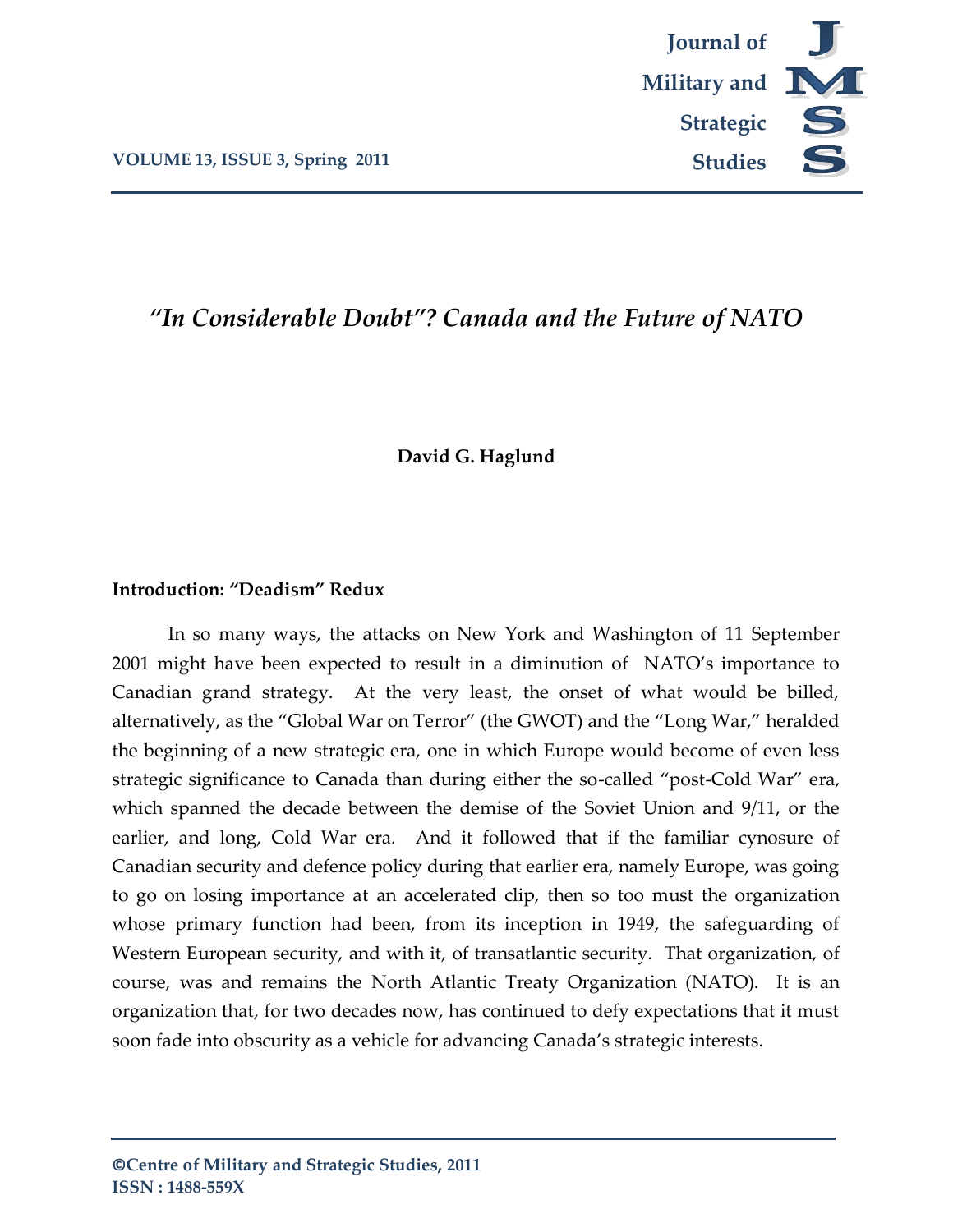The purpose of this article is to show how and why it is that, surprisingly to some, NATO has managed to retain considerable significance for Canadian security and defence policy a full decade after 9/11. Perhaps heightening the poignancy of the surprise is the pessimism about NATO's future prospects expressed in recent years by none other than Prime Minister Stephen Harper, who in February 2009 went on record as stating that unless NATO manages to 'succeed' in Afghanistan, 'I do think the future of NATO as we've known it is in considerable doubt.'<sup>1</sup> While this is not the first time – far from it – that a NATO-watcher has expressed skepticism about the alliance's survivability, it was one of those rare moments when a leader of a member-state that was not called France, particularly one with such a NATO "pedigree" as Canada possesses, actually voiced doubt in such a candid manner.

But if the prime minister can be applauded for his candour, can the same be said of his predictive powers? Here, I think, the answer must be in the negative; for what I shall argue below is that, like that of Mark Twain, stories of the death of the alliance are "greatly exaggerated."<sup>2</sup> More to the point, tales of NATO's demise are nothing new; they have been frequent, and we are either (depending upon how one counts these things) going through the second or third cycle of 'deadism' insofar as concerns the alliance's future. Yet the latter refuses to die. To understand why this should be so, let us take a look at the logical and empirical claims that have been made regarding NATO's future, both within Canada and outside of this country, starting with the earliest 'deadist' phase, which occurred in the immediate aftermath of the Cold War.

### **"Like a Plant Without Water"**

Two years ago, NATO marked its  $60<sup>th</sup>$  anniversary in existence, with a summit in the French city of Strasbourg and its German neighbouring town across the Rhine, Kehl. Six decades is a long time for a collective-defence organization to be in existence, yet

<sup>1</sup> Quoted in Mary Anastasia O'Grady, 'A Resolute Ally in the War on Terror,' *Wall Street Journal*, 28 February 2009, online ed.

<sup>2</sup> In an 1897 telegram from London to the Associated Press, sent by the author in response to his receiving news disseminated by the wire service that he had died. Twain would go on to live for a further 13 years.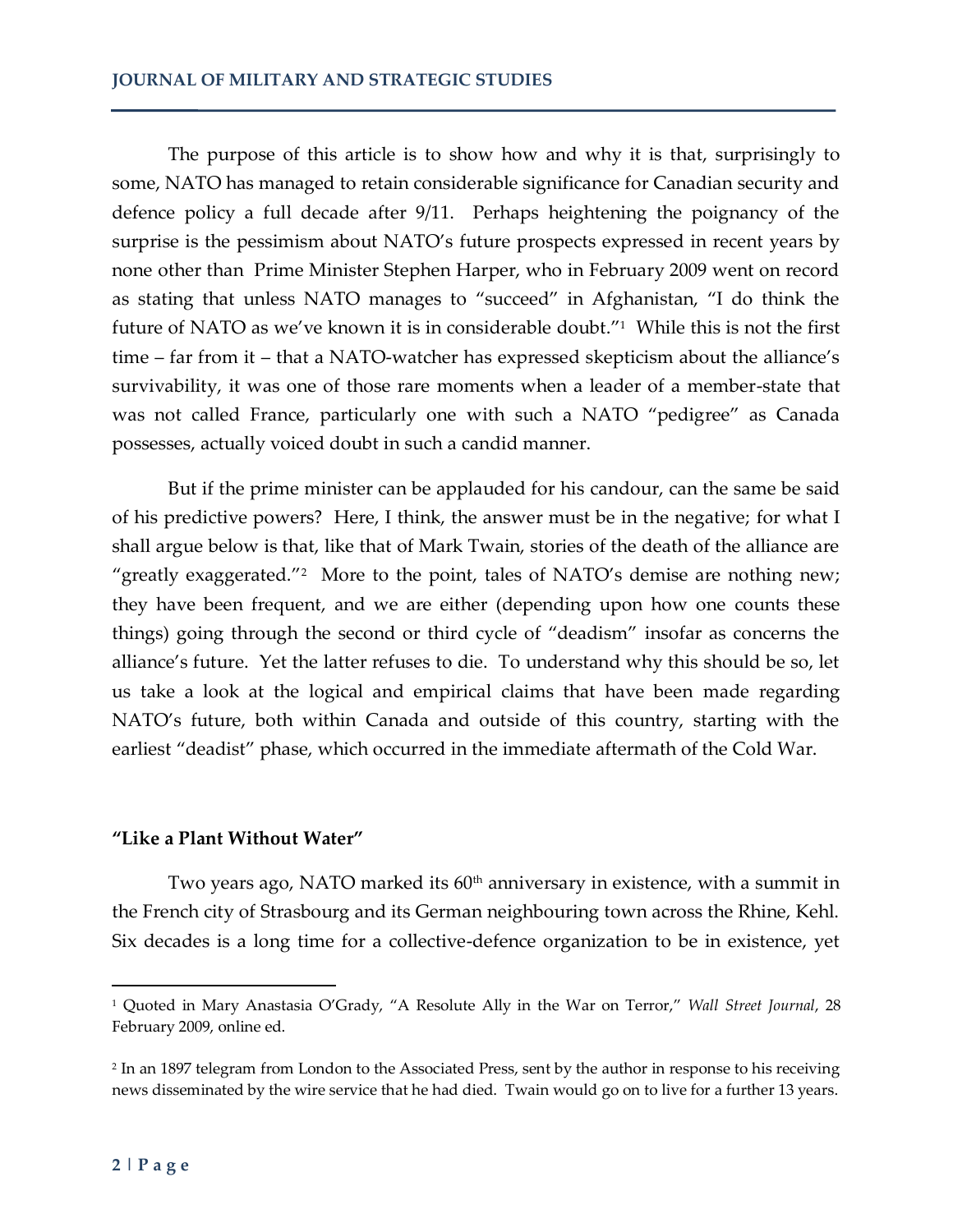few informed observers today would be prepared to bet against NATO celebrating a 70th anniversary in eight more years, Stephen Harper to the contrary notwithstanding. Yet a mere two decades ago, both in Canada and elsewhere in the alliance, speculation was rife as to which organization (if any) would replace a NATO whose lease on life was widely considered to be short. In Canada and a few European countries, the smart money seemed to be on the Conference on Security and Cooperation in Europe (CSCE),<sup>3</sup> which had emerged in some imaginations as the central "architectural" component of the future European security order. In the words of one analyst who had been following the decisionmaking process within the Department of External Affairs,<sup>4</sup> especially as concerned the thinking of the minister responsible, ex-Prime Minister Joe Clark, the 'essential element of Clark's vision of the new Europe, 'the drawing board for the new European architecture,' is the CSCE process."<sup>5</sup>

Joe Clark was hardly the only one to envision a future in which NATO either was non-existent or, if extant, irrelevantly so. Quite a few practitioners of international relations (IR) theory were of a similar view, and were quick to pronounce NATO to be as dead as its quondam Warsaw Treaty Organization adversary, with the only difference being that the leaders of the Atlantic alliance did not yet realize it. Nor is it particularly difficult to understand why so many were prepared to write off so quickly the old alliance. Obviously, the old conceptual cloak of collective defence could not help looking rather moth-eaten in an age when there seemed (and still seems, to some) to be no great power enemy against whom that kind of defence was needed. Hence the numerous predictions of the alliance's impending demise, based as these were on an historical track record that testified to one central fact in international security: no alliance had ever shown itself capable of long outlasting the disappearance of its adversary.<sup>6</sup> So why should anyone expect NATO to be any different, given that, in the trenchant words of Josef Joffe, an alliance without an enemy must quickly begin to resemble "a plant without water."7

<sup>&</sup>lt;sup>3</sup> The name would soon be changed to the Organization for Security and Cooperation in Europe (OSCE).

<sup>4</sup> To be renamed, in 1993, the Department of Foreign Affairs and International Trade (DFAIT).

<sup>5</sup> Robert Wolfe, 'Atlanticism Without the Wall: Transatlantic Co-operation and the Transformation of Europe,' *International Journal* 46 (Winter 1990-91): pp. 137-63, quote at p. 158.

<sup>6</sup> Stephen M. Walt, 'Why Alliances Endure or Collapse,' *Survival* 39 (Spring 1997): pp. 156-79.

<sup>7</sup> Josef Joffe, 'Die NATO und Nostradamus,' *Süddeutsche Zeitung* (Munich), 6 February 1995, p. 4.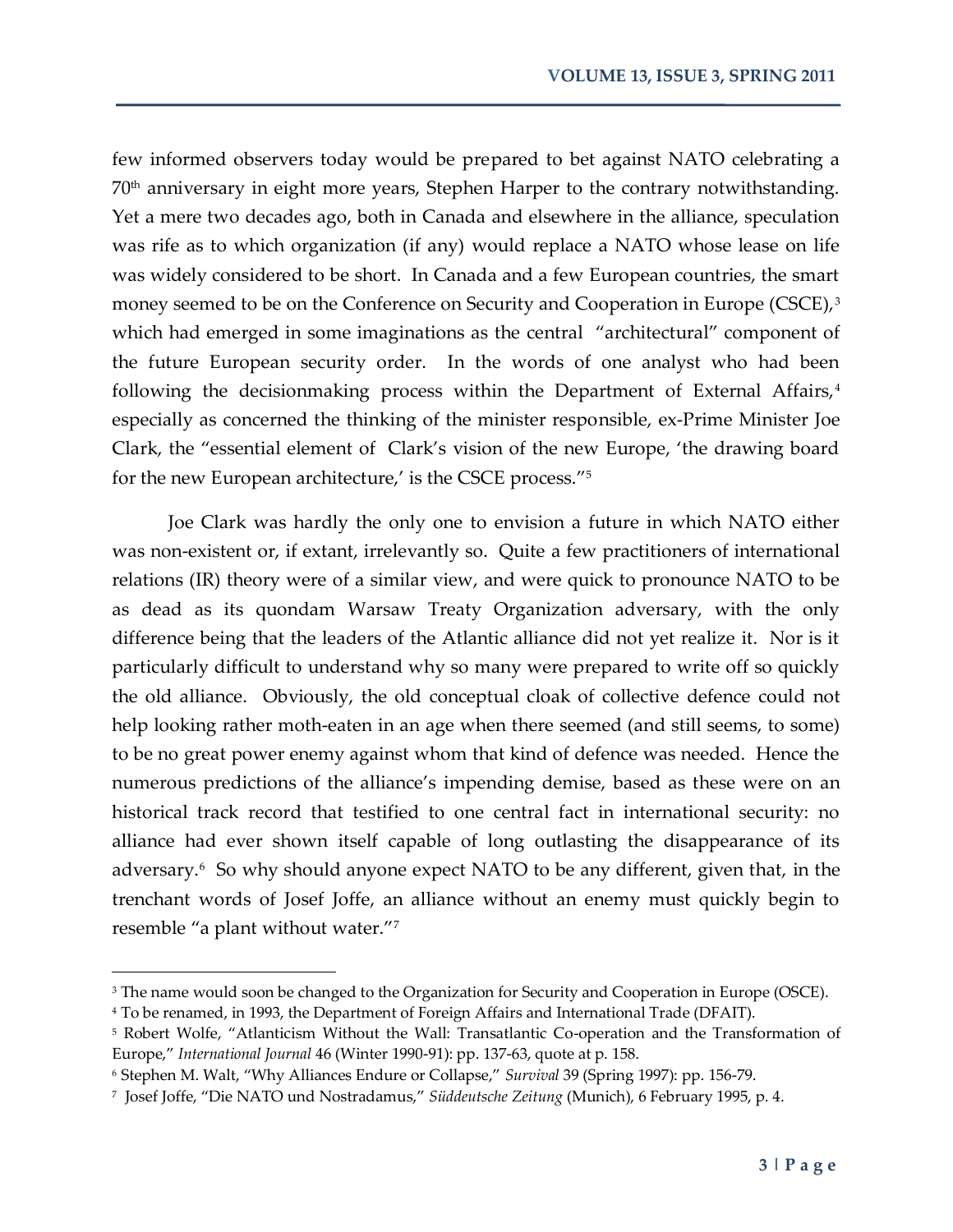In the realm of IR theory, none played the part of Cassandra better than adherents to a school known as "structural realism." And among their ranks, no one sounded as much doom and gloom for the alliance as Kenneth Waltz, who so memorably characterized the future in a 1993 bon mot, to the effect that 'NATO's days are not numbered, but its years are."<sup>8</sup> For sure, the manner in which he descried that future did leave Waltz with some wiggle room, in that he never *did* specify the number of years he expected it to take for NATO to disappear. This epistemological shortcoming he later sought to remedy, when in 2000 he announced that, in reality, NATO *had* died as a multilateral collective-defence institution, and was merely surviving as an adjunct to American grand strategy; henceforth it would exist 'mainly as a means of maintaining and lengthening America's grip on the foreign and military policies of European states.'<sup>9</sup>

In fact, Waltz was only partly correct: NATO might have ceased being an effective institutional provider of what none of the *original* European member-states thought they still needed by the 1990s, namely American protection against a great power threat, but it had not ceded pride of place in Euro-Atlantic security. Instead, defying the pundits, it managed to re-emerge, following the initial round of deadest prophesying, as *the* indispensable institution for the provision of a variety of other public goods in the area of security. Among those goods were a set of policy initiatives packaged at the time under such rubrics as "cooperative security,"<sup>10</sup> "security sector reform,"<sup>11</sup> and by the end of the 1990s, even "human security." Interestingly, the post-Cold War decade, which started as a moment of great expectations for those who wished to see the reduction if not elimination of NATO as an important pillar in transatlantic security, would end with NATO's becoming more active in European and

<sup>8</sup> Kenneth N. Waltz, 'The Emerging Structure of International Politics,' *International Security* 18 (Fall 1993): 44-79, quote at p. 76.

<sup>9</sup> Kenneth N. Waltz, 'Structural Realism after the Cold War,' *International Security* 25 (Summer 2000): 5- 41, quote at p. 18.

<sup>10</sup> Javier Solana, 'Letter from the Secretary General,' *NATO Review* 45 (November-December 1997), p. 3.

<sup>&</sup>lt;sup>11</sup> Note two students of the alliance's SSR involvement in Central and Eastern Europe, "NATO has been the driving force in the promotion of security sector governance, with a clear emphasis on democratic control of armed forces and defence reform.' Heiner Hänggi and Fred Tanner, *Promoting Security Sector Governance in the EU's Neighbourhood*, Chaillot Paper no. 80 (Paris: Institute for Security Studies, July 2005), p. 81.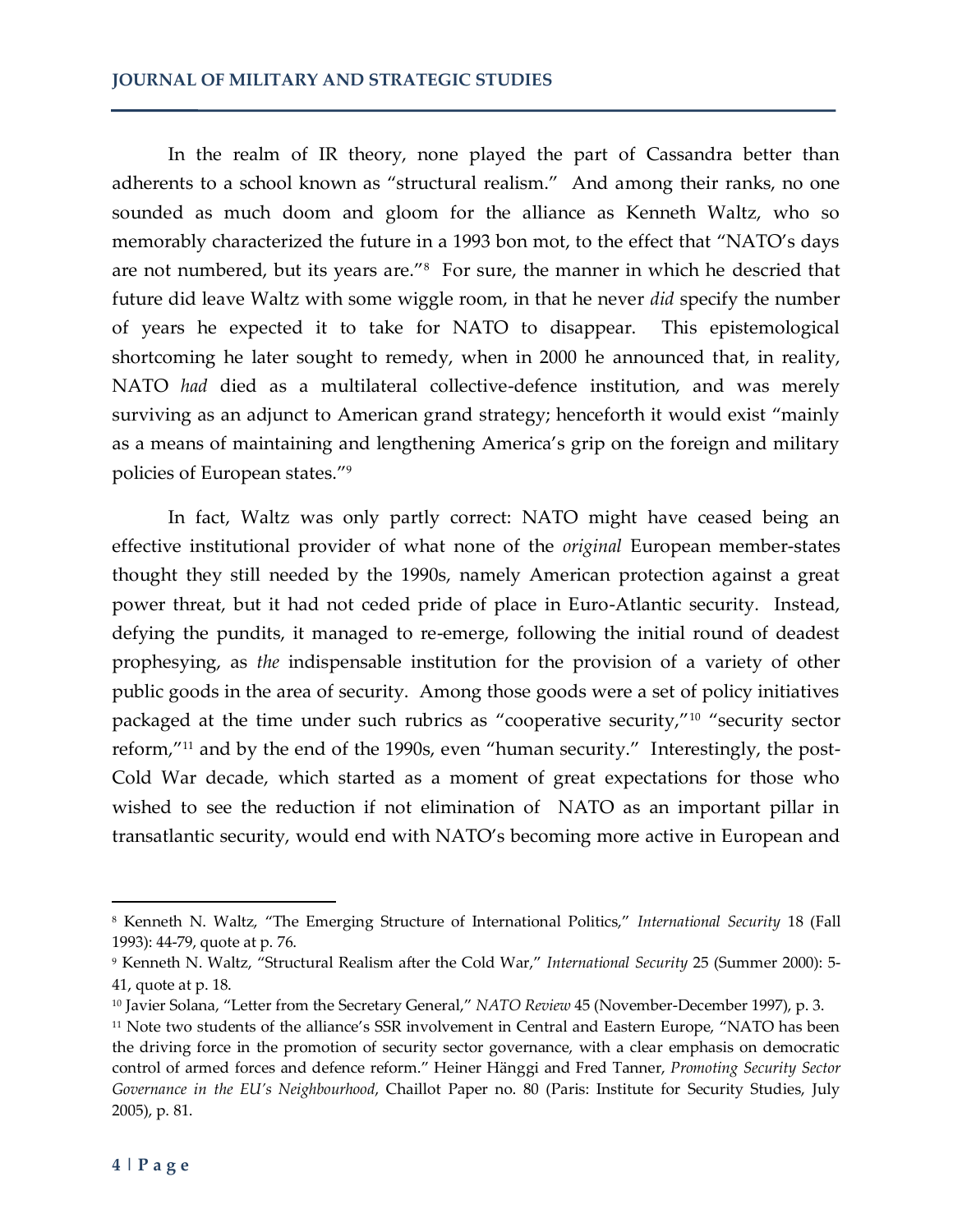increasingly 'out-of-area' operations than it had ever been during its Cold War salad days.

This was possible because during the 1990s NATO managed to re-invent itself as a security organization. In so doing, it reinserted itself into the strategic conceptualizations as these were being developed in the various member-states, perhaps nowhere more so than in Canada itself. Indeed, the latter country even managed during this decade to be far out in front of the alliance's "redesign curve," through Ottawa's styling the evolving organization as one increasingly in keeping with the country's longstanding 'article 2 yearning,' expressed in the conviction that the alliance needed to develop into more of a *political* and less of a military grouping of states.<sup>12</sup> And this is in part exactly what NATO would become during the 1990s.

The tale of NATO's transformation is familiar enough. The journey can be said to have begun as early as the alliance's London summit of July 1990, which resulted in what at the time looked to be an extraordinary declaration of intent to reach out to the recent adversaries of the Warsaw Treaty Organization, and in so doing transform NATO into an increasingly political organization, whose new mandate would stress cooperating with, not containing, the east. In a little more than a year, the alliance would seek to give institutional meaning to the cooperative thrust by the creation, at the Rome summit of November 1991, of the North Atlantic Cooperation Council (NACC), which held its inaugural meeting the following month.<sup>13</sup>

Also at that same Rome summit the alliance adopted the first of what would turn out to be a series of three 'new strategic concepts,' the most recent of which was unveiled at the November 2010 Lisbon summit.<sup>14</sup> Perhaps the most important aspect of

<sup>&</sup>lt;sup>12</sup> This desire figured prominently in Canadian advocacies of the late 1940s in support of the formation of an Atlantic 'community' of like-minded states; see David G. Haglund and Stéphane Roussel, 'Escott Reid, the North Atlantic Treaty, and Canadian Strategic Culture,' in *Escott Reid: Diplomat and Scholar*, ed. Greg Donaghy and Roussel (Montreal and Kingston: McGill-Queen's University Press, 2004), pp. 44-66. <sup>13</sup> The NACC was replaced by a new cooperative mechanism, the Euro-Atlantic Partnership Council (EAPC), unveiled at NATO's Madrid summit in July 1997. See Sergio Balanzino, 'Deepening Partnership: The Key to Long-Term Stability in Europe,' *NATO Review* 45 (July-August 1997): pp. 10-16.

<sup>&</sup>lt;sup>14</sup> The second "new strategic concept" (NSC) was unveiled in 1999; see Karl-Heinz Kamp, "The Way to NATO's New Strategic Concept,' *Research Paper* no. 46 (Rome: NATO Defense College, Research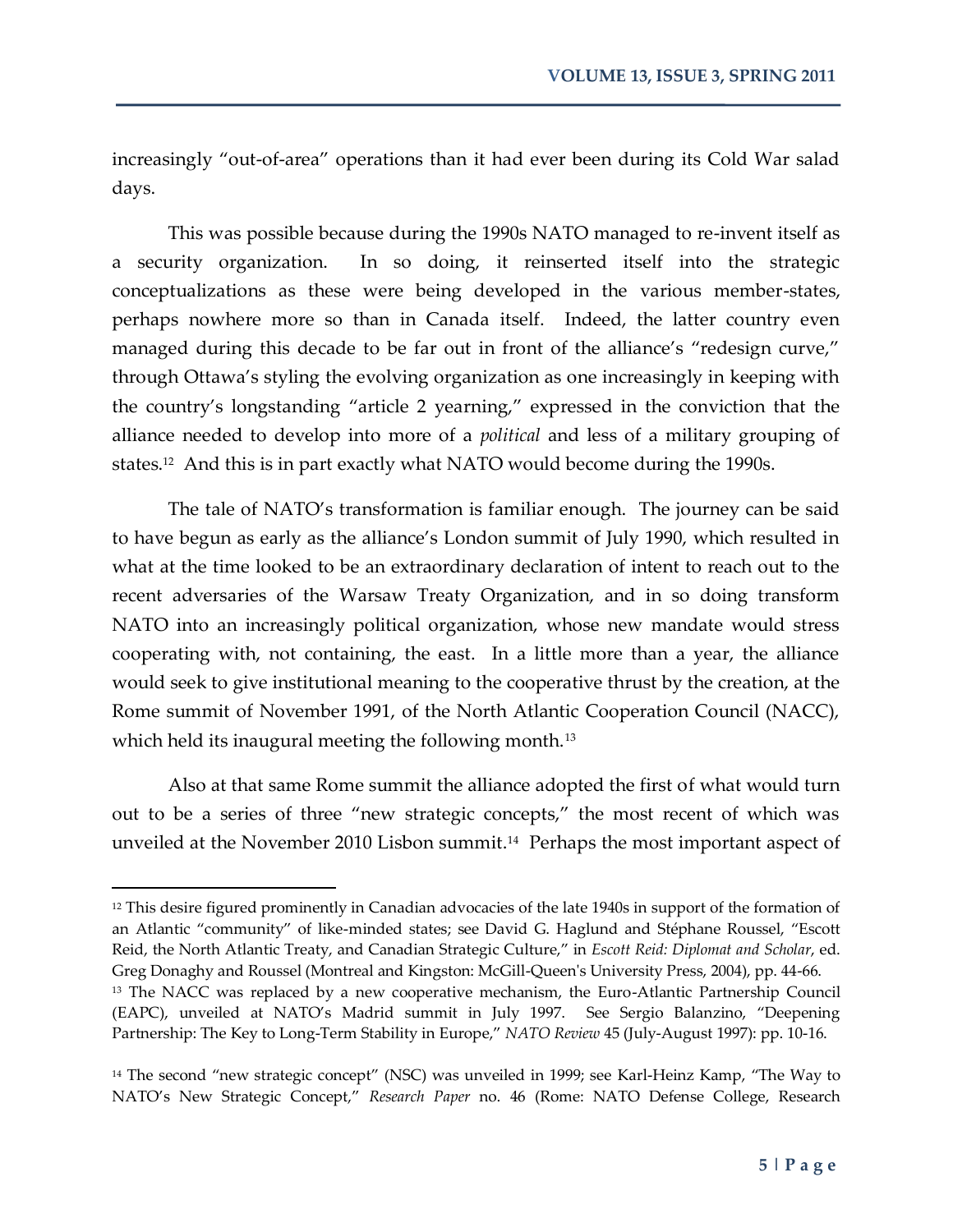the first of these new strategic concepts was the acceptance that the 'threat' of yore had been replaced by "risks" that were both "multi-faceted" and "multi-directional." The document's drafters did not see any less of a need for the alliance, but they did recognize that now, more than in the past, NATO would have to "frame its strategy within a broad approach to security." Importantly, two new security functions were highlighted in the document: dialogue and crisis management. Each in its own way would work to breathe new life in the old alliance.<sup>15</sup>

Within a half-year of the Rome meeting, the alliance would embark on a tentative journey into the world of peacekeeping. Alliance foreign ministers, meeting in ministerial session in early June 1992 in Oslo, announced their conditional willingness to assume peacekeeping assignments, on a case-by-case basis, under the responsibility of the CSCE. A year and a half later, dialogue would be given firmer institutional meaning through the launching of the Partnership for Peace. The two undertakings would embroil NATO in a new set of problems as well as be implicated in a gathering momentum by 1994 on the alliance's enlargement. From then on, the alliance and its member-states would become increasingly busy carrying out the two major thrusts of the 'cooperative security' alliance, enlarging to the eastward in a bid to extend the 'liberal zone of peace' in Europe, and conflict management in a part of Europe hitherto deemed out of NATO's 'area.' By the end of the decade, few echoes of the deadism debate remained.

## **Canada Rediscovers NATO**

My earlier references to Conservative prime ministers, both a former one (Joe Clark) and the current one (Stephen Harper), might give the impression that something about the Conservative party renders it inherently dubious about NATO. Such an impression,

Division, June 2009). For the most recent NSC, see Jamie Shea, 'Why Does NATO's New Strategic Concept Matter?' *Atlantisch Perspectief* 34, 8 (2010): pp. 8-13.

<sup>&</sup>lt;sup>15</sup> "The Alliance's Strategic Concept, Agreed by the Heads of State and Government Participating in the Meeting of the North Atlantic Council in Rome on 7-8 November 1991," reproduced as Appendix IX, *NATO Handbook* (Brussels: NATO Office of Information and Press, 1995), pp. 235-48. Also see Michel Fortmann, 'NATO Defense Planning in a Post-CFE Environment: Assessing the Alliance Strategy Review (1990-1991),' in *Homeward Bound? Allied Forces in the New Germany*, ed. David G. Haglund and Olaf Mager (Boulder: Westview Press, 1992), pp. 41-62.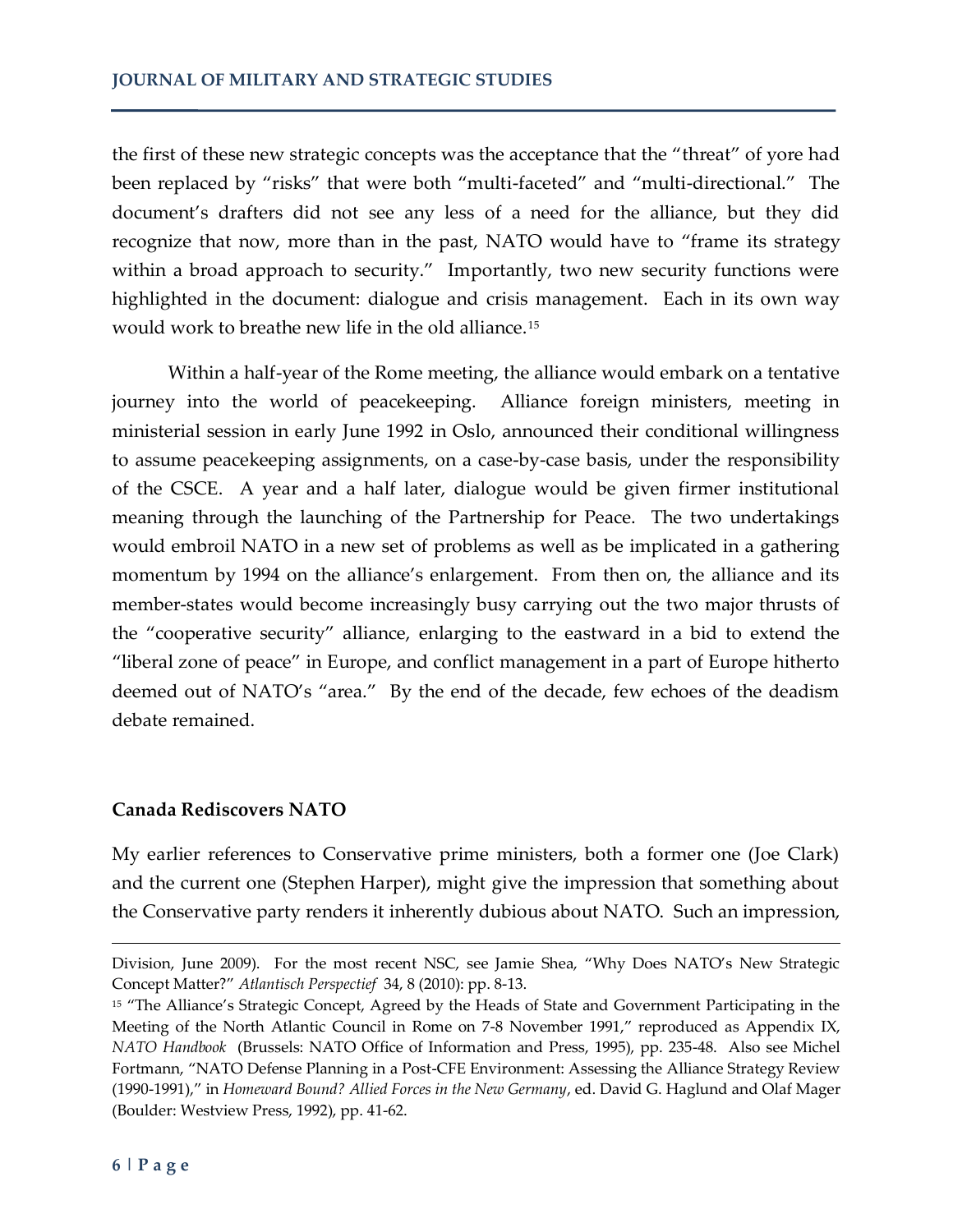of course, would be utterly misleading, for throughout this country's six-decades'-long experience of NATO membership, both major federal parties have blown equally hot and cold on the questions of NATO's future and its relationship to Canadian defence and security priorities.<sup>16</sup> In fact, one of real surprises of the Canadian rediscovery of NATO during the 1990s is that it was largely the work of a Liberal party that initially was, if anything, even more convinced of the alliance's inevitable slide into irrelevancy than had been the Conservative government in power at the time the Cold War and the Soviet Union came to their respective ends. And therein hangs an instructive tale, one that unfolded on the watch of Prime Minister Jean Chrétien, who had not previously been connected in any discernable fashion with the debates over Canadian grand strategy during the last years of the Cold War.

Yet it would be this prime minister whose government would, essentially, renew Canada's alliance vows, during the period 1993 to 2003, although at the outset one would not have predicted this, given that Chrétien chose to campaign in 1993 against a major military procurement project of relevance to NATO (for the purchase of Sea King helicopters), and especially in light of his party's well-known suspicion about "cozying up' too closely to the great American ally. Indeed, in the aftermath of the Liberals' astounding rout of the Progressive Conservatives in the 1993 federal election, it really did appear that a new strategic era was at hand for Canada – an era whose watchword was going to be "emancipation," in the event both from the bilateral security embrace of the United States and from the premier multilateral collective-defence structure of the Cold War, NATO. Although for some analysts and policy makers in Canada the latter had at times been mustered into conceptual duty as a vehicle for achieving distance from the former, through but dimly understood and fundamentally metaphysical

<sup>&</sup>lt;sup>16</sup> For fluctuating Canadian stances toward NATO during the Cold War decades, see David J. Bercuson, 'Canada, NATO, and Rearmament, 1950-1954: Why Canada Made a Difference (but not for Very Long),' in *Making a Difference? Canada's Foreign Policy in a Changing World Order*, ed. John English and Norman Hillmer (Toronto: Lester Publishing, 1992); Peter C. Dobell, *Canada's Search for New Roles: Foreign Policy in the Trudeau Era* (London: Oxford University Press/Royal Institute of International Affairs, 1972); Paul Buteux, 'NATO and the Evolution of Canadian Defence and Foreign Policy,' in *Canada's International Security Policy*, ed. David B. Dewitt and David Leyton-Brown (Scarborough: Prentice Hall Canada, 1995), Tom Keating and Larry Pratt, *Canada, NATO and the Bomb: The Western Alliance in Crisis* (Edmonton: Hurtig, 1988); and Robert Bothwell, *Alliance and Illusion: Canada and the World, 1945-1984* (Vancouver: UBC Press, 2007).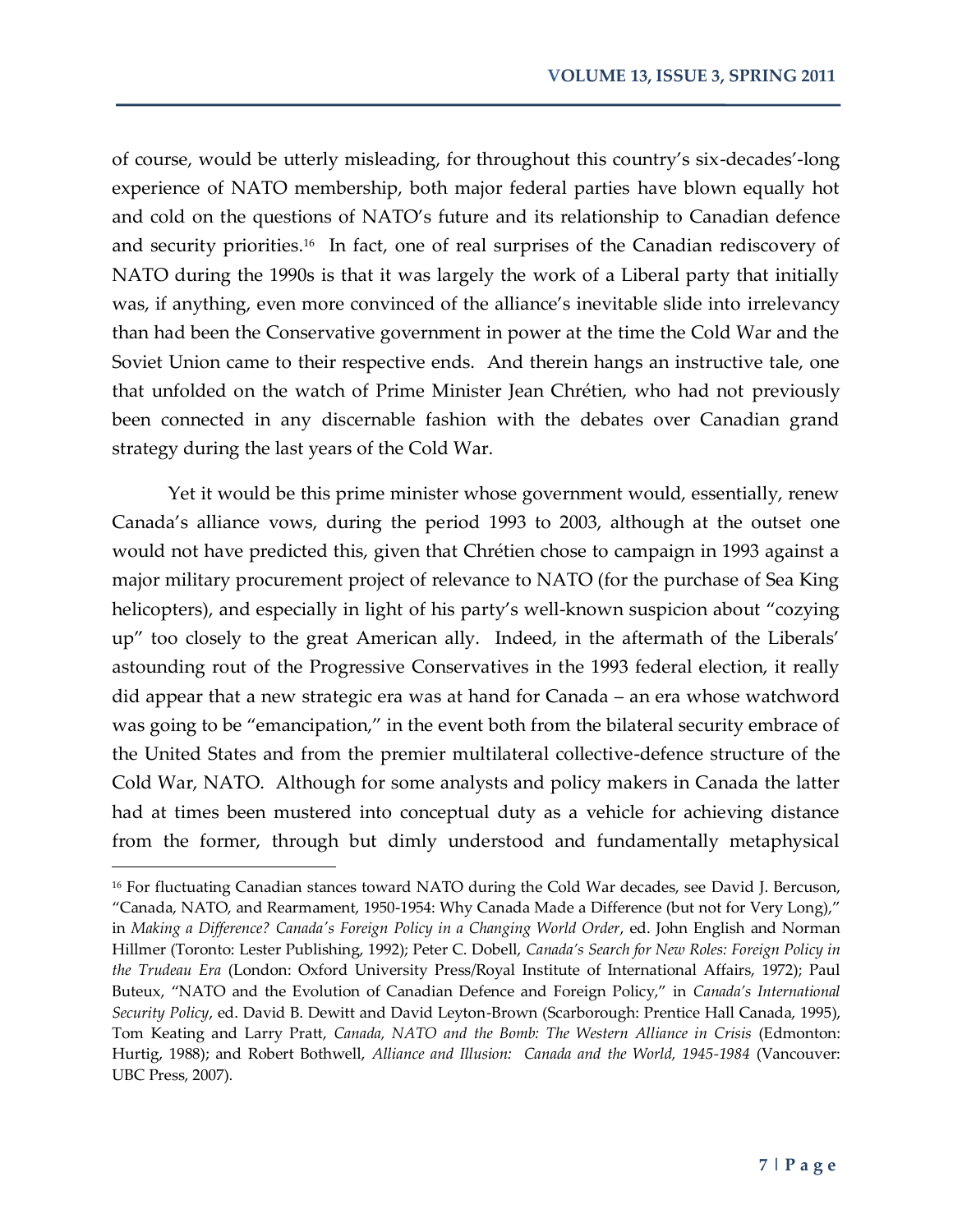properties associated with the metaphor of a European (and therefore, alliance) "counterweight, $^{\prime\prime}$ <sup>17</sup> many more observers – not only in the Liberal party but prominently to be found there – equated the multilateral alliance with the bilateral embrace, and thus they assumed that the Liberal reign would be characterized by an overall emancipatory thrust from each.

If that was the goal in 1993, there was little trace of it a decade later. By the time Chrétien turned the reins over to Paul Martin in December 2003, Canada's security and defence policy was once more according a central role both to the United States and to the transatlantic alliance. This did not take place by accident, but instead reflected a maturation of Liberal thinking on international and national security during the 1990s (i.e., the rediscovery *predated* the attacks of September 2001). At the outset of Chrétien's decade in power, it was assumed that Liberal doctrine was going to incline Canada *away* from transatlanticism. By the end of his tenure it was almost as if the opposite was occurring: not only had NATO become re-inserted as a core pillar of the country's foreign and security policy, but during the dust-up over Iraq in Chrétien's final year in office, Europe – or at least the 'old' Europe of Donald Rumsfeld's articulation (i.e., the 'Europe' of France and Germany) – also seemed to be resplendent as a Canadian policy lodestar, so much so that it could remarked by an impolitic observer that "[f]or a short time during the late winter of 2003, Canada's position was so closely aligned with France's as to become virtually identical with it; and ... you could say that Ottawa's grand strategy had very much become hostage to France's preferences."<sup>18</sup>

So, what happened to transform an organization (NATO) that very much looked like a vestige of the past into an ever-present reality of Canadian defence and security policy, even during the tenure in office of a prime minister, and a party, that at the start in 1993 gave every appearance of wishing a decidedly different outcome? And why did transatlanticism continue to be an 'identity pole' for a Canada that was said more and more to be inexorably drifting away from the Atlantic world in favour of a more 'geographically correct' posture that would correspond with, as well as celebrate, the country's multicultural 'essence'? In part, perhaps, the ongoing vitality of NATO and,

<sup>17</sup> Roy Rempel, *Counterweights: The Failure of Canada's German and European Policy, 1955-1995* (Montreal and Kingston: McGill-Queen's University Press, 1996).

<sup>18</sup> David G. Haglund, 'Canada and the Anglosphere: In, Out, or Indifferent?' *Policy Options* 26 (February 2005): 72-76, quote at p. 73.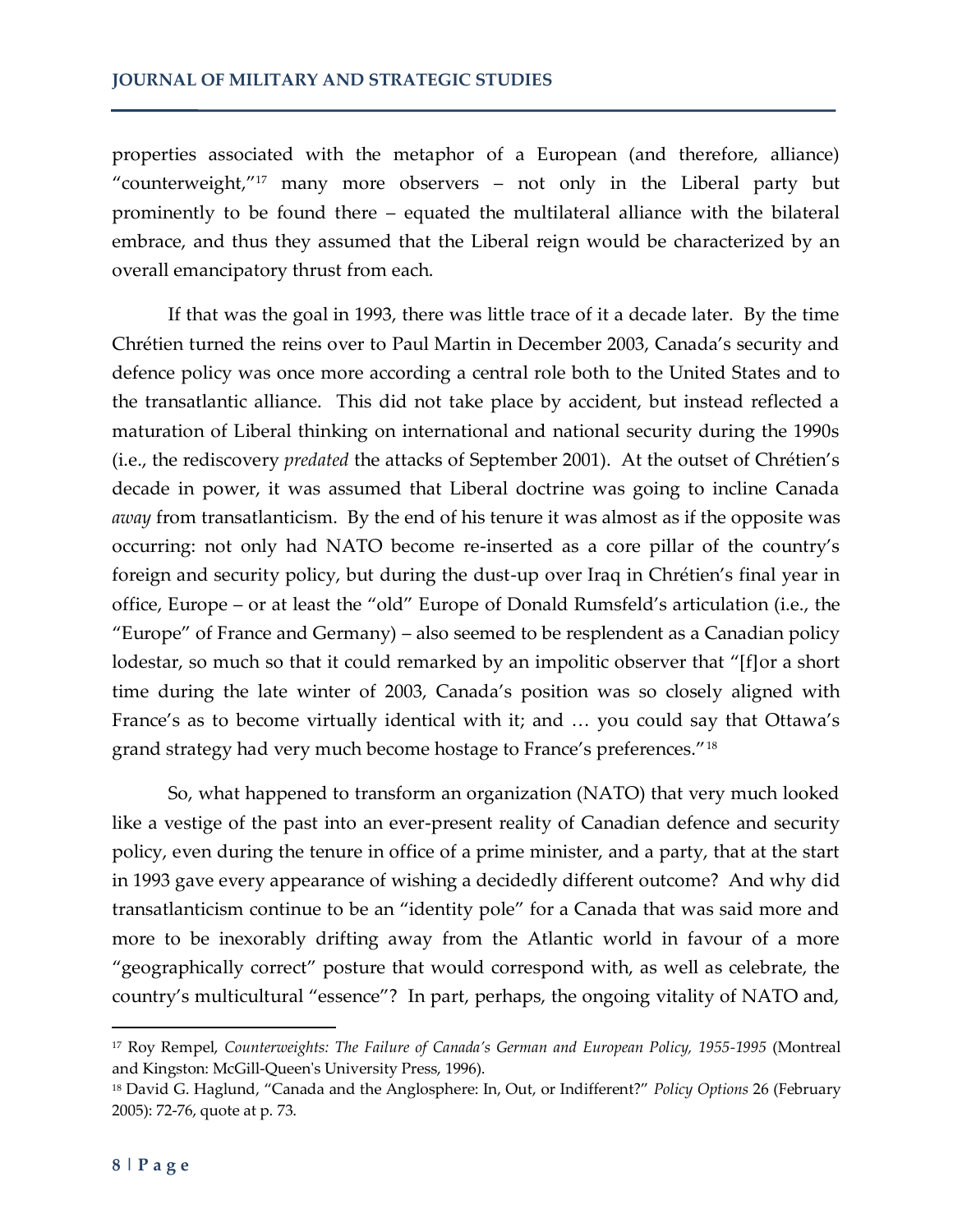*a fortiori* of transatlanticism, simply pays tribute to what some analysts take to be a relevant invariant of policymaking in Canada: namely, a tendency for matters relating to the 'high politics' of security and defence to yield to policymaking processes that accord surprisingly little heed to parties and partisanship, and instead are largely determined by the "system." As one student of this topic has written, it is frequently argued that "[p]olicymakers may play the game of party politics when it comes to trade or the environment, but in the realm of 'high politics' – where the survival of the state is at stake – we expect them to set politicking aside and take their cues from the clashing of forces 'out there' in the wider world."<sup>19</sup> But there may be another way of looking at things, one that puts the premium not on invariants associated with the exigencies of the international system (what Kenneth Waltz would call the "third image"), $20$  but rather on the ideational preferences as expressed through elites in the Liberal party of Canada. In short, the surprising re-attachment to NATO and to transatlanticism can be seen, albeit not exclusively so, as reflecting the creative reassessment of the transatlantic ('liberal-democratic') alliance so as to make it look surprisingly congenial to Liberal ideology.

To some students of Canadian politics, 'Liberal ideology' might appear as the ultimate in oxymorons, given that the party has often been depicted as being an ideology-free zone, where pragmatism and, above all, an insatiable lust for power explain all that needs to be explained about Liberal behaviour throughout so much of the  $20<sup>th</sup>$  century. For sure, the Liberals did not reach, and cling so tenaciously to, the pinnacle of power as a result of an excessive commitment to ideology.<sup>21</sup> Nevertheless, there were some geopolitical markers discernible in the Liberal creed, as that latter would get propounded at various moments, and rarely with such fanfare as during the emancipatory hubbub of the early 1990s. To say again, there existed two emancipatory

<sup>19</sup> Brian Bow, 'Parties and Partisanship in Canadian Defence Policy,' *International Journal* 64 (Winter 2008- 09): 67-88, quote at p. 67. Bow himself is unsure whether the regnant assumption is accurate, and he has, along with his Dalhousie colleague David Black, written sensibly on this question in a co-guest-editors' introduction to the same *IJ* special issue on political parties and foreign policy, entitled 'Does Politics Stop at the Water's Edge in Canada? Party and Partisanship in Canadian Foreign Policy,' ibid., pp. 7-27. <sup>20</sup> Kenneth N. Waltz, *Man, the State and War: A Theoretical Analysis* (New York: Columbia University Press, 1959).

<sup>21</sup> For a chronicling of the former governing party's long tenure, see Stephen Clarkson, *The Big Red Machine: How the Liberal Party Dominates Canadian Politics* (Vancouver: UBC Press, 2005).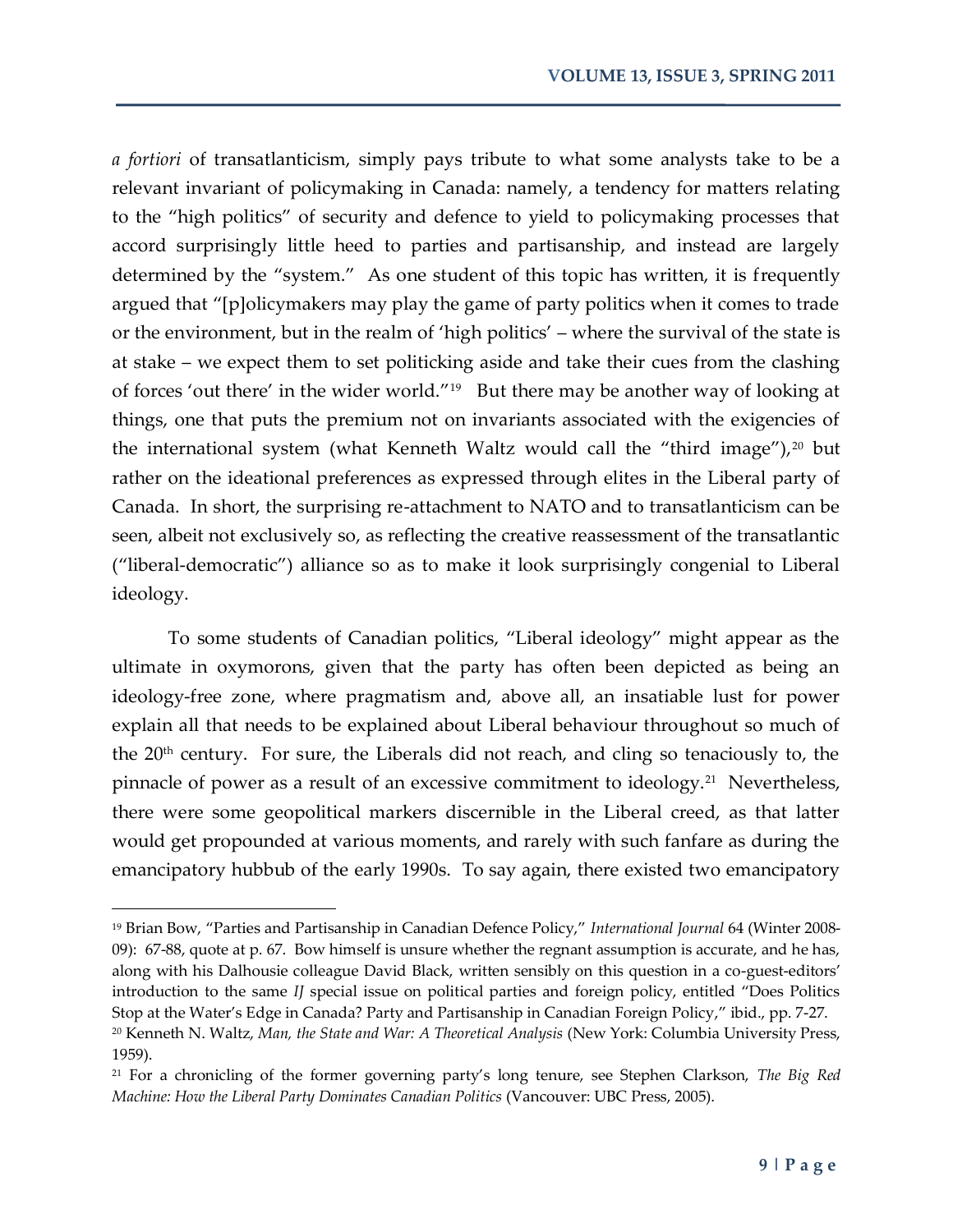touchstones of Liberal intellectual activism, one pertaining to Canada's relationship with the United States, and the other to its ties with NATO.

In respect of the first of these, it could have been imagined at the time Jean Chrétien assumed power that a more distant relationship with Washington was going to be fashioned. The Conservatives, who earlier in the  $20<sup>th</sup>$  century had styled themselves as the 'anti-American' alternative in Canadian politics, had reversed roles by the latter decades of the century, and had become associated with that bogey of English-Canadian nationalism, namely the spectre of "continentalism."<sup>22</sup> It was, after all, the Conservatives who championed the historic free trade agreement with the United States, and won re-election in 1988 in a campaign one of whose most memorable images was provided in a Liberal negative advertisement, featuring an American trade negotiator erasing the Canada-US border. The image was a powerful one, albeit not powerful enough to persuade the electorate that Liberal leader John Turner was entirely wise in denouncing his rival Brian Mulroney, a prime minister who, in Turner's view, "with one signature of a pen  $\ldots$  will reduce us, I am sure, to a colony of the United States, because when the economic levers go, the political independence is sure to follow."<sup>23</sup>

Jean Chrétien, on becoming prime minister in 1993, made a point of telling anyone who would listen that unlike Mulroney, he was going to keep his distance from the American president. But it would not only be the US from which the Liberals were going to seek distance; NATO too was on their target list, as an organization that was a bit too constraining for Canadian impulses – and this, notwithstanding the residual allure, to some party elites, of the aforementioned counterweight metaphor. Truth to tell, there *was* a certain Liberal approach to the Atlantic alliance, one that bore the impress of a pre-Second World War party assessment of the dangers to national unity that might ensue from too excessive an engagement with transoceanic collectivedefence enterprises. Admittedly, in those years it was the Empire/Commonwealth that

<sup>22</sup> Nationalists in French Canada, on the other hand, were rather well disposed, in the 1980s, both to the United States and to the prospect of deepening economic integration on a continental scale, and for this they were scolded by their English-Canadian counterparts. See for example, Robert Chodos and Eric Hamovitch, *Quebec and the American Dream* (Toronto: Between the Lines, 1991).

<sup>&</sup>lt;sup>23</sup> Quoted in David G. Haglund and Joseph T. Jockel, "The Non-Vanishing Border: Change and Continuity in Canadian-American Relations,' in *Canada: Images of a Post/National Society,* ed. Gunilla Florby, Mark Shackleton, and Katri Suhonen (Bern: Peter Lang, 2009), pp. 55-69, quote at p. 55.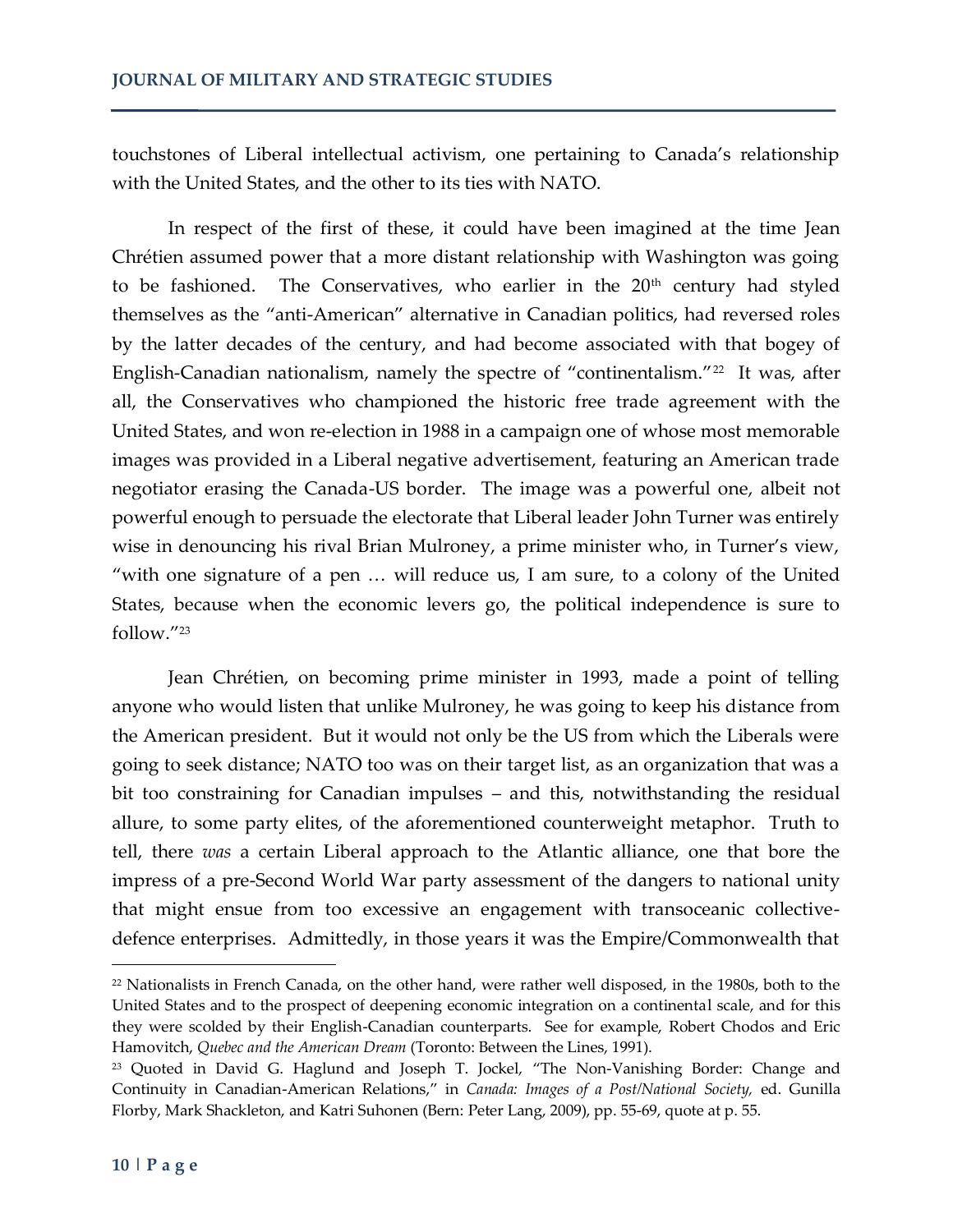stirred unease among party elites, many of whom in the 1930s looked rather like your typical American "isolationist" of the day;<sup>24</sup> still, save for a short period in the late 1940s and early 1950s, it was never difficult for Liberal politicians to find comfort in a posture toward collective defence best characterized by the principle of 'limited liability,' or as Mackenzie King, a past master at limiting liability, might have put it, commitment if necessary, but not necessarily commitment.<sup>25</sup>

Lest it seem unfair that such stress be placed on limited liability as an exclusively *Liberal* principle, be it noted that by the 1980s and early 1990s, the Conservatives as well had become converts to what had earlier been anathema, and had embraced the hope so long held by their main political adversaries, of reducing the costs to Canada of contributing to the common defence, such that while the Canadian so-called 'pull out' from Europe might have taken place on Chrétien's watch in 1994 (when the bases in Germany were closed), the decision to end the four-decades' long stationing of Canadian military personnel in Europe had actually been announced in 1992, while the Conservatives were still in power.<sup>26</sup> And the Liberals could at least lay credible claim to being more committed to "internationalism" than their Conservative adversaries – or, at least, they could be *thought* by many to be so.<sup>27</sup>

It was this Liberal claim to ideational internationalism that constituted the second element in the emancipatory thrust. To be clear, what Canadian policy was to be emancipated from was the concept of collective defence; and since this concept was so often (and not incorrectly) regarded to be NATO's core if not sole mandate during the Cold War, it was understandable that anything taking Canada away from collective defence in a period now hailed as 'the post-Cold War era,' could only be assumed to

<sup>24</sup> Or so I have argued in 'Le Canada dans l'entre-deux-guerres,' *Études internationales* 31 (December 2000): pp. 727-43.

<sup>25</sup> See David G. Haglund and Stéphane Roussel, 'Is the Democratic Alliance a Ticket to (Free) Ride? Canada's 'Imperial Commitments', from the Interwar Period to the Present,' *Journal of Transatlantic Studies* 5 (Spring 2007): pp. 1-24.

<sup>&</sup>lt;sup>26</sup> For the context surrounding that decision, see Roy Rempel, "Canada's Troop Deployments in Germany: Twilight of a Forty-Year Presence?' in *Homeward Bound?*, pp. 213-47.

<sup>27</sup> For an intriguing assessment of *Conservative* 'internationalism,' see Nelson Michaud and Kim Richard Nossal, eds., *Diplomatic Departures: The Conservative Era in Canadian Foreign Policy, 1984-93* (Vancouver: UBC Press, 2001).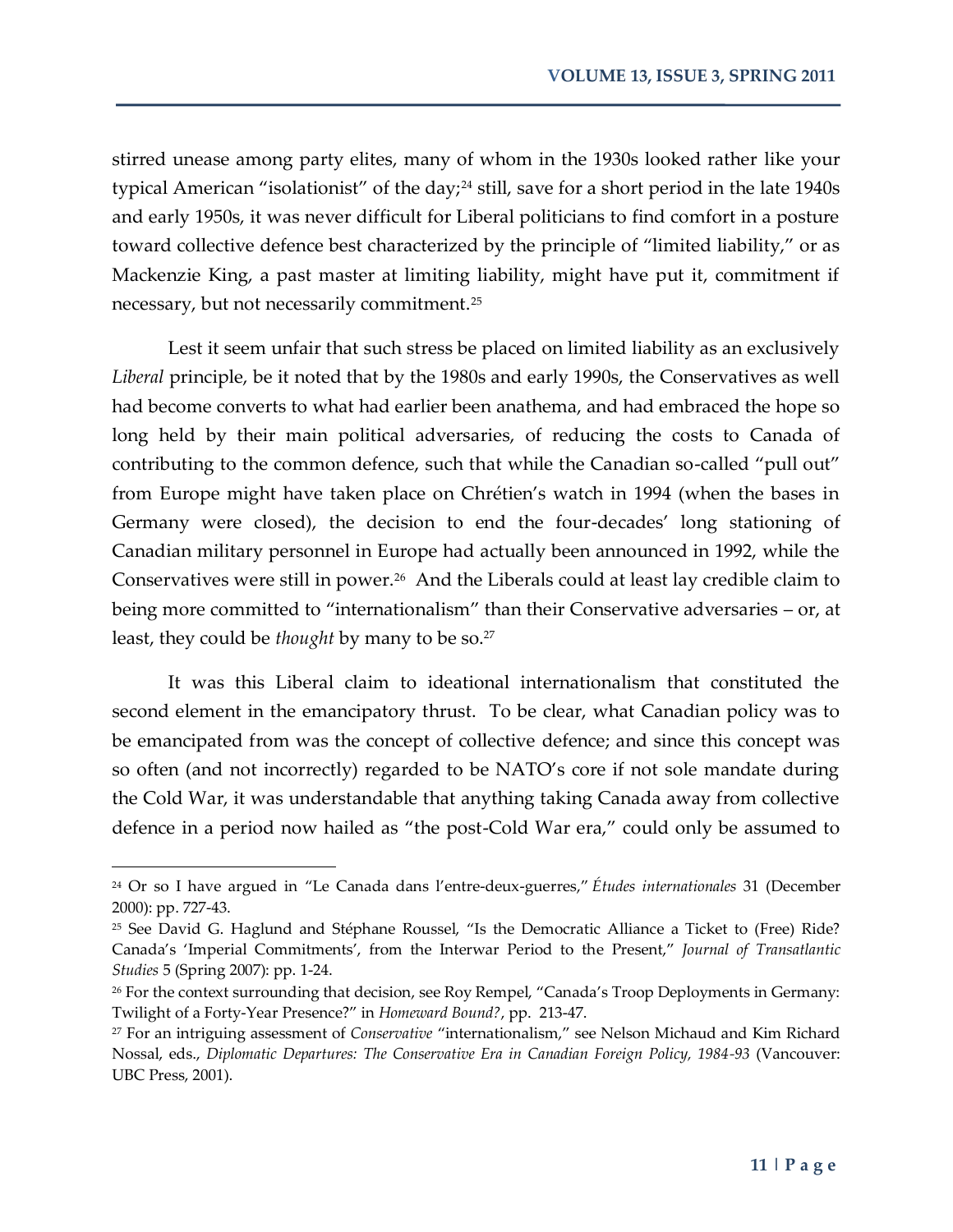take Canada away from NATO, as well. The emancipatory thrust showed up every place that security and defence intellectuals with close ties to the party were gathering to debate the country's grand strategy. It showed up, for instance, in Ottawa in March 1994, when the new Chrétien government convened an ingathering of party elites and unaffiliated policy wonks at what was styled as the first 'National Forum on Canada's International Relations.' It showed up in the widely publicized discussions that took place in the summer of 1994 under the aegis of an advocacy group calling itself, in anticipation of the emancipatory prospects awaiting us all in the new and possibly saner 21st century, the "Canada 21 Council."<sup>28</sup> And it showed up in the autumn 1994 report of the special joint committee of the House and Senate charged with reviewing Canadian foreign policy, which recommended that Ottawa should 'encourage NATO to continue moving to a collective security role for the whole of Europe."<sup>29</sup>

Now, collective security is an ambiguous concept, one that can easily represent the very antithesis of limited liability if it were to be taken seriously, as its champions after the First World War intended it to be taken.<sup>30</sup> At that time, it was considered to embody the most robust of commitments in pursuit of the most robust of outcomes – namely the keeping of the peace by *guaranteeing* that wherever interstate aggression might rear its ugly head, it would be met by overwhelming opposition from the 'international community' (at the time the League of Nations), such that it would soon become obvious to any would-be miscreant that the crime of international aggression simply did not pay, never could pay, and therefore would not occur in future, if the community would be but bold enough to go to war for the sake of peace. By the early days of the Chrétien government, what was intended by those who uttered the words 'collective security' was a rather more irenic policy dispensation (and a less costly one, to boot), first captured by the felicitous notion expressed in the aforementioned Canada 21 document, 'common security,' and later summed up in the even newer, and to many more attractive, idea of "cooperative security," this latter emphasizing the virtues of talking through problems with recent adversaries who might now become friends, or

<sup>28</sup> *Canada 21: Canada and Common Security in the Twenty-First Century* (Toronto: Centre for International Studies, University of Toronto, 1994).

<sup>29</sup> Special Joint Committee Reviewing Canadian Foreign Policy, *Canada's Foreign Policy: Principles and Priorities for the Future* (Ottawa: Parliamentary Publications Directorate, November 1994), p. 21.

<sup>30</sup> For a useful, though dated, conceptual analysis, see Roland N. Stromberg, 'The Idea of Collective Security,' *Journal of the History of Ideas* 17 (April 1956): pp. 250-63.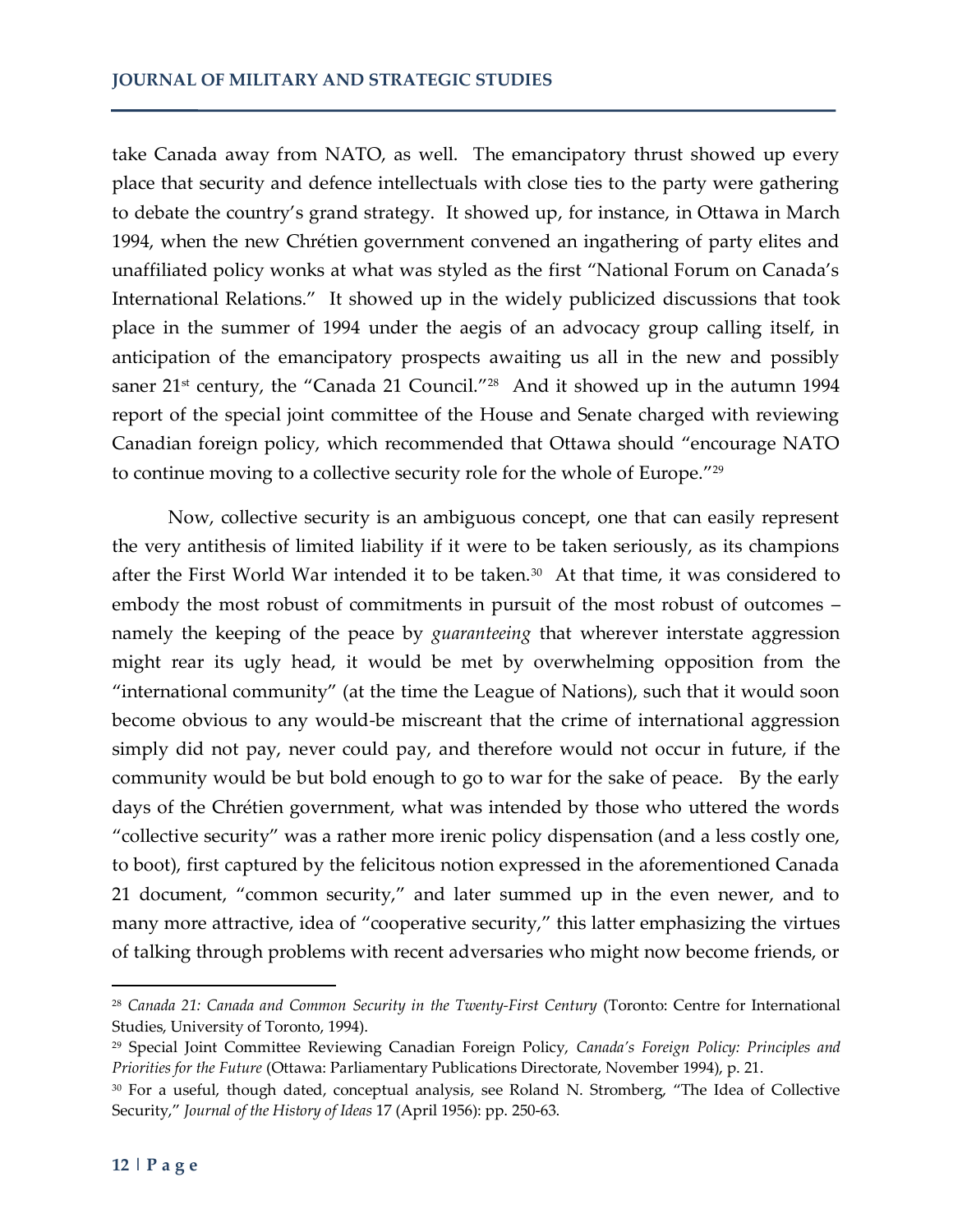at least partners.

 $\overline{\phantom{a}}$ 

The embrace of cooperative security as being not only clearly Canadian but also Liberal in provenance (even if it had started to make the policy rounds during the Conservative reign) would turn out to be a first step on the country's surprising road back to NATO. Indeed, you could almost say that it was NATO that began to move closer to Canada ideologically, and to Canadian *Liberal* ideology in particular. It did so during the decade of its ostensive reinvention, which saw the alliance embark upon those two sets of security activism, dialogue and conflict management, introduced in this essay's previous section, which together would guarantee for NATO a much higher profile in Ottawa by the end of the decade than it had enjoyed in 1993. In a word, NATO underwent "transformation."<sup>31</sup> In shedding the raiment of collective defence in favour of the garb of cooperative security, the alliance began to look ideally suited for promoting Canadian interests (or, as some preferred to couch the matter, values). $32$ Significantly, for Canada, both new functions were to provide a powerful rationale for re-engagement with the alliance, and could even be made to seem, in creative hindsight, to be almost the creation of Canadian Liberal defence and security intellectuals.

Ottawa, after some initial hesitation and throat-clearing on the enlargement issue, began to pose as one of the process's champions, so much so that during the runup to the first of the three post-Cold War rounds of expansion, it was advocating that the alliance accept twice as many new members as even the Americans and Germans were prepared to welcome. The three that did get in as a result of the Madrid summit in 1997 – Poland, Hungary, and the Czech Republic – were certainly acceptable as far as Canada was concerned, but Prime Minister Chrétien had also been touting the candidacy at that time of three other states – Romania, Slovenia, and Slovakia. And insofar as concerned peacekeeping, Joel Sokolsky has put it well in describing what

<sup>&</sup>lt;sup>31</sup> In fact, NATO constantly undergoes "transformation," and today even has, in Norfolk, a major headquarters called Allied Command Transformation, commanded by a French air force general subsequent to Paris's re-integration into NATO's military structure, announced at the alliance's Strasbourg summit in April 2009. See Frédéric Pesme, 'France's 'Return' to NATO: Implications for Its Defence Policy,' *European Security* 19 (March 2010): pp. 45-60.

<sup>32</sup> David G. Haglund, 'The NATO of Its Dreams? Canada and the Co-operative Security Alliance,' *International Journal* 52 (Summer 1997): pp. 464-82.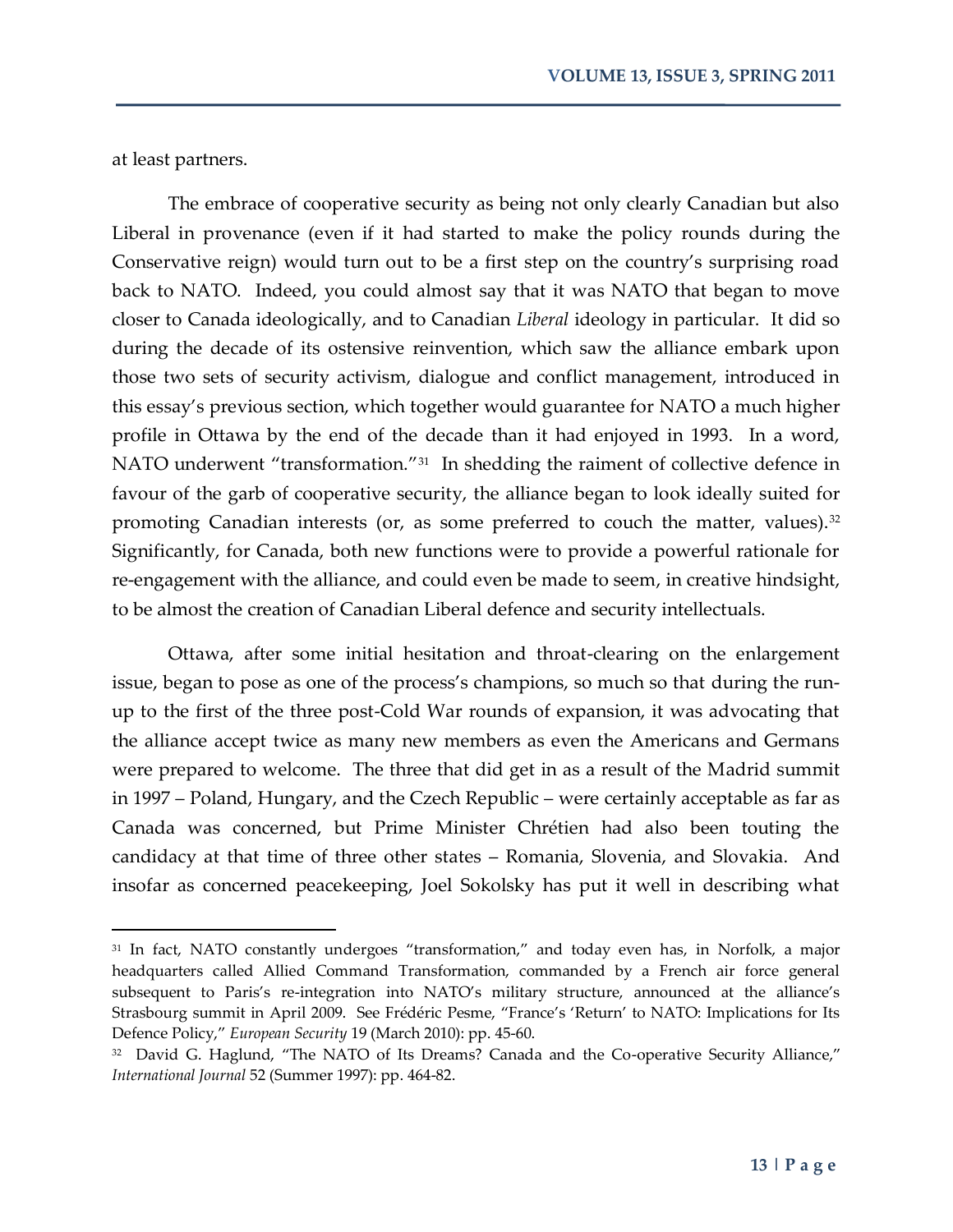happened to this iconic Canadian defence and security tradition during the Chrétien years, which witnessed the 'greening' of Canadian peacekeeping (meaning not that the practice was somehow becoming more eco-friendly, but that it would be increasingly something Canadians did wearing NATO green helmets instead of UN blue ones).<sup>33</sup> By early 1999, shortly before the bombing of Yugoslavia and the Kosovo war began, Ottawa officials were now even speaking of NATO as *the* "human-security alliance."<sup>34</sup>

### **Conclusion: Deadism Round II and Beyond**

By the start of the new century – the century that just a decade earlier was supposed to have witnessed the rapid demise of Canada's (and the other allies') attachment to the transatlantic alliance – Ottawa was more engaged with NATO than it had been at any time since the early 1950s. Significantly, it was an engagement that could be seen to correspond closely with Liberal foreign policy doctrine – or at least, could be *made* to correspond with that doctrine. This does not mean that, absent the Liberals, Ottawa would have forsaken the old alliance; it simply means the latter was able to be conceptualized in a manner fully congruent with Liberal dogma.

Then came 9/11, and once more doubts were being raised as to the survivability of NATO. This time, however, the skeptics were not claiming that a robust collectivedefence organization no longer had a purpose, for the world had suddenly become less 'threat-free' than it has looked a decade earlier. No, this time NATO doubters were wondering whether the alliance's demise was at hand, and if so, was imperilled by none other than its principal champion, the United States. For more than a few observers of transatlantic relations, it was the new American administration of George W. Bush that had the task of fashioning a response to the new era of terrorism that most threatened NATO, and did so because of a strong preference for "unilateralism" in foreign policy.

<sup>33</sup> Joel J. Sokolsky, 'Over There with Uncle Sam: Peacekeeping, the 'Trans-European Bargain,' and the Canadian Forces,' in *What NATO for Canada?* ed. David G. Haglund, Martello Papers 23 (Kingston, ON: Queen's University Centre for International Relations, 2000), pp. 15-36.

<sup>34</sup> Author's notes, from a conference organized by the Atlantic Council of Canada, and held at the Canadian Forces College in Toronto in February 1999. For the events surrounding Canada's participation in the war against Serbia, see Michael W. Manulak, 'Canada and the Kosovo Crisis: A 'Golden Moment' in Canadian Foreign Policy?' *International Journal* 64 (Spring 2009): pp. 565-81.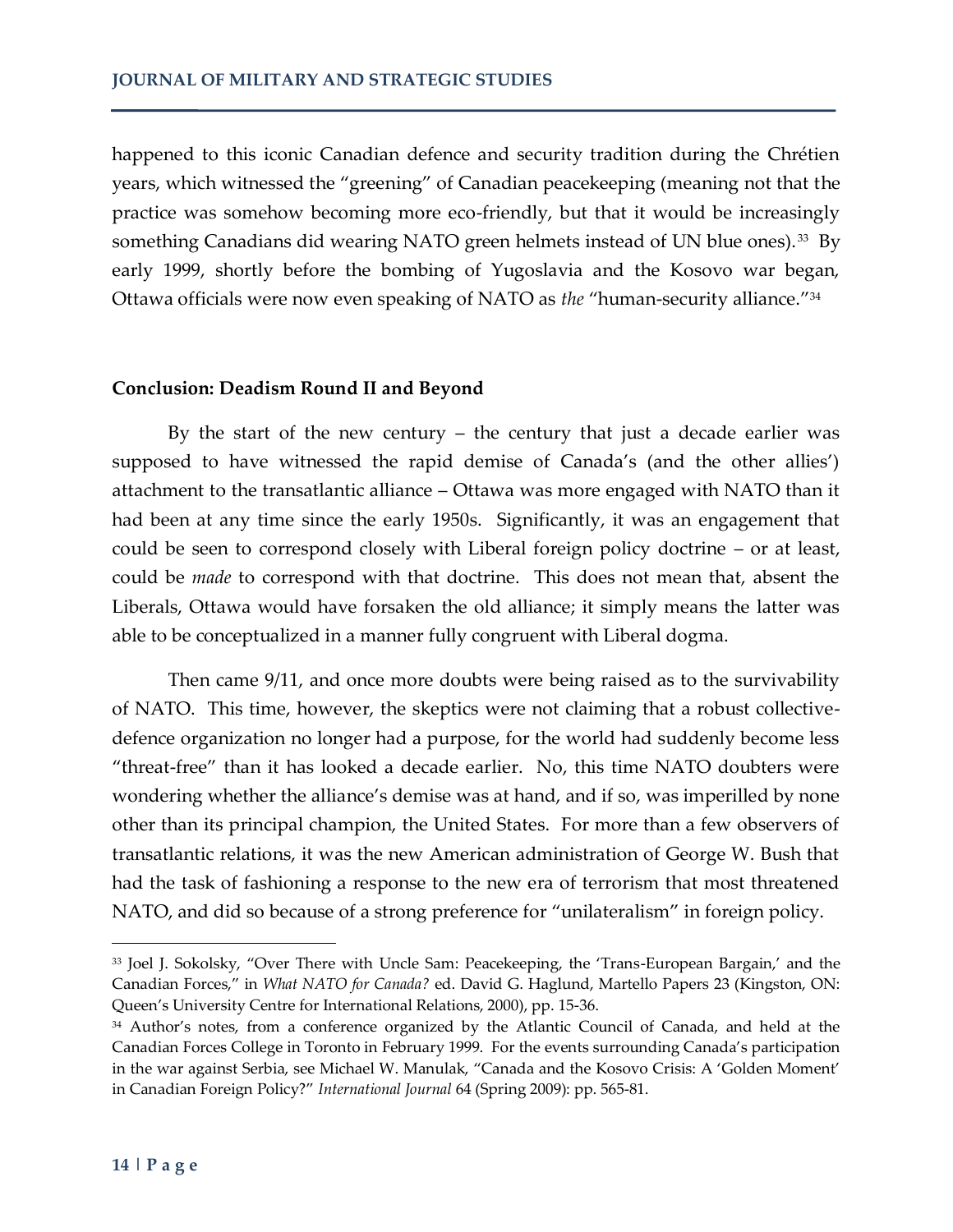NATO, for the first and only time in its long existence, was quick to invoke article 5 of the Washington treaty in the aftermath of the attacks of 9/11. But Washington, still smarting from the 'lesson' it chose to absorb from the recent Kosovo War – namely that wars fought by committee (i.e., NATO) could become much messier enterprises than wars administered and prosecuted by a small and efficient 'coalition of the willing' – preferred in the brewing conflict with the Taliban regime to restrict the real fighting to a small and trustworthy cadre of countries, not all of whom were NATO member-states. And this preference had some policy intellectuals in Europe declaring that America was turning its back upon the very alliance it had done so much to bring into being.

For a time it did look as if the US had little need, at the peak of its "unipolar" moment in international security affairs, for the kind of multilateral constraints that accompanied whatever assistance NATO would be able and willing to provide. But once it became obvious how awesome was the challenge of replacing easily toppled regimes with governing structures capable actually of improving conditions, there was a return by Washington, even the Washington presided by the Bush administration during its second term in existence, to transatlantic multilateralism, such that by the end of the last decade, there was once more a reduction in deadest rhetoric. Despite what had looked in 2003 to have been, for the alliance, a "near-death experience,"<sup>35</sup> the intraalliance scars of Iraq would be quick to heal. Indeed, we now know that the war in Iraq hardly proved to be the mother of all transatlantic crises some were so sure it was going to be, at the time. In retrospect, it is apparent that the war against Saddam Hussein was much less divisive than had been the 1956 Suez Crisis, given that the earlier crisis pitted the US (and Canada, too) against both France *and* Britain – i.e., America was arrayed against its two most powerful allies in 1956, whereas in 2003 it had its most powerful ally, the UK, at its side.

The culminating, nearly sublime, irony of the Chrétien years was that Iraq

<sup>35</sup> Elizabeth Pond, *Friendly Fire: The Near-Death of the Transatlantic Alliance* (Pittsburgh and Washington: European Union Studies Association/Brookings Institution Press, 2004).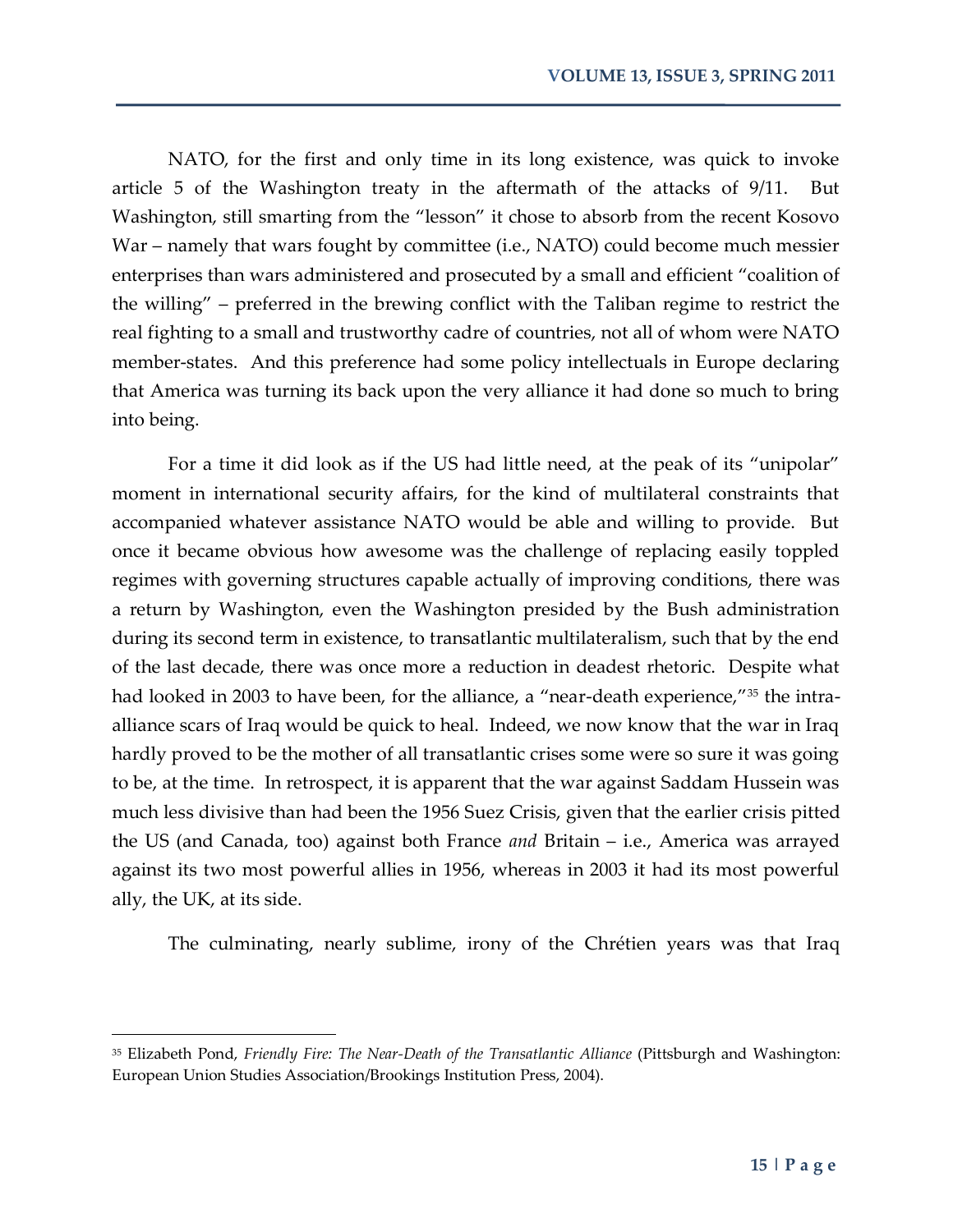provided, as Janice Stein and Eugene Lang have ably demonstrated,<sup>36</sup> the motivation for Canadian recommitment to Afghanistan – a recommitment that did so much more to restore Canada to a lofty position within the alliance, reminiscent of the one it occupied in the formative years of NATO, than anyone could possibly have imagined at the time it was made. Today, notwithstanding that the nature of the Afghan deployment will be changing, with a reduced emphasis (presumably) upon combat, Canada continues to be regarded in Washington and elsewhere as one of the most stalwart of allies, and no longer finds itself being singled out, as happened so regularly during the latter stages of the Cold War, as one of NATO's leading deadbeats (or, 'free riders'); if anything, Canada has joined those who point the finger at reluctant allies trying to shirk their share of the collective "burden."<sup>37</sup>

While it would be dreadfully incorrect to argue that this is what Jean Chrétien had intended way back in 1993, it would similarly be wrong to deny that the surprising re-engagement of Canada with the alliance *did* take place during his decade in power, in what is yet another instance of the workings of a timeless axiom in international relations, the 'principle of the opposite effect.' Nor has Stephen Harper, his minatory words to the contrary notwithstanding, shown any great urgency to have Canada decamp from or otherwise change its status in the alliance. As I write these words, a Canadian air force office, Lieutenant-General Charles Bouchard, commands the NATO air operations mounted in late March 2011, under the cover of a UN security council resolution and motivated by a rationale predicated upon the Canadian-championed 'responsibility to protect' doctrine, to ensure that the skies over Libya (and some of the land below, as well) be zones where combat is forbidden by the forces of Muammar al-Qaddafi.<sup>38</sup>

No one can say how the Libya operation will turn out. But what is so interesting

<sup>36</sup> See Janice Gross Stein and Eugene Lang, *The Unexpected War: Canada in Kandahar* (Toronto: Viking Canada, 2007).

<sup>&</sup>lt;sup>37</sup> Including, for a time, its once-favoured German ally; see David G. Haglund, "Afghanistan and the Limits of 'Unlimited Solidarity': A Farewell to *Schicksalsgemeinschaft*,' in *The Afghanistan Challenge: Hard Realities and Strategic Choices*, ed. Hans-Georg Ehrhart and Charles C. Pentland (Montreal and Kingston: McGill-Queen's University Press, 2009), pp. 175-87.

<sup>&</sup>lt;sup>38</sup> Paul Koring, "Canadian Air Force General to Lead Enforcement of No-Fly Zone," Globe and Mail, 26 March 2011, p. A20.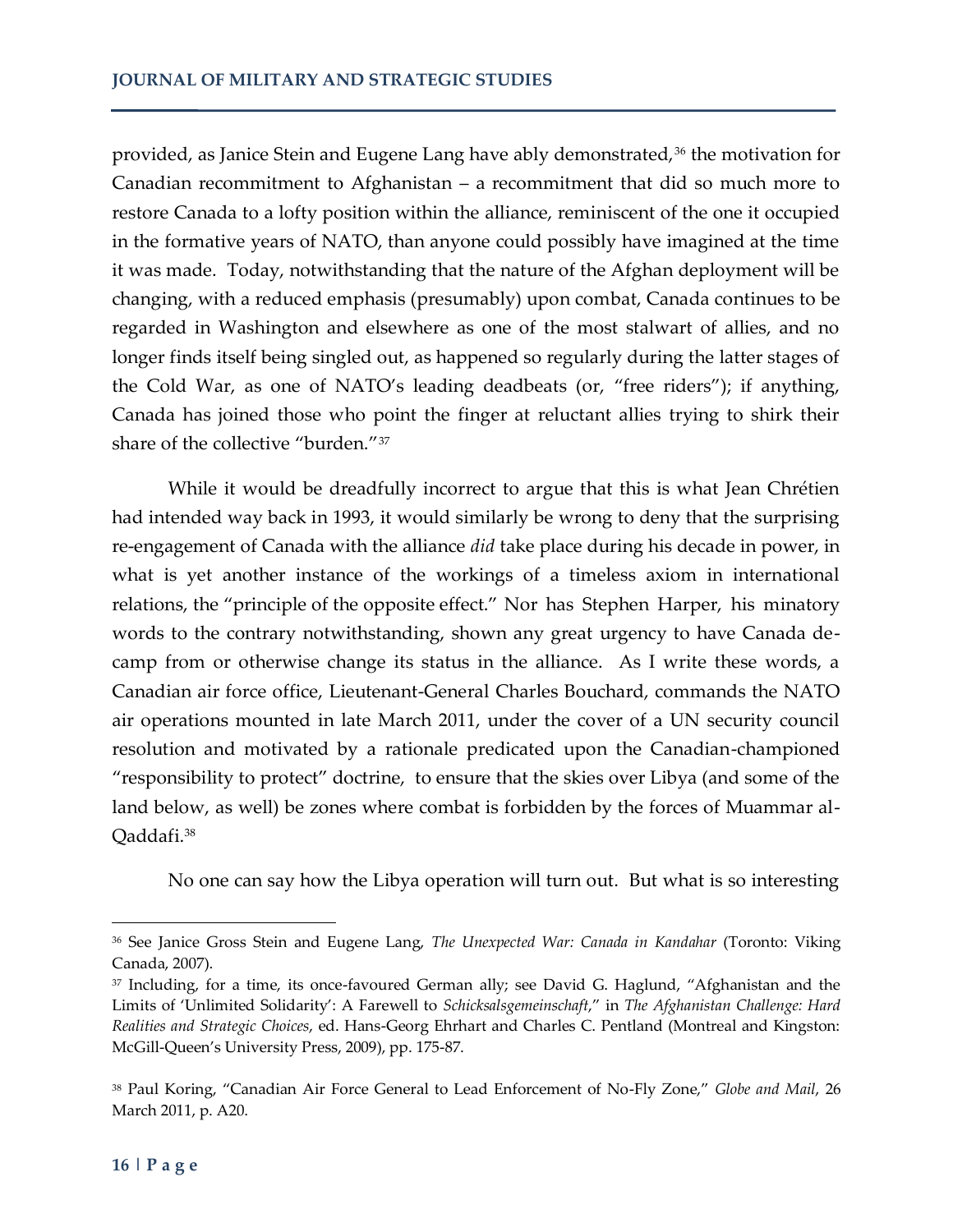about it is that it reconfirms, for the umpteenth time, that whenever voices grow, in Canada and elsewhere, about the alliance's apparent lack of utility, NATO always manages to be given a role that, upon reflection, mutes the skepticism regarding its future. Not too long ago, during the phase I have labelled 'deadism, round II,' there was much grumbling on the part of some European allies about a new metaphor, the 'tool box.' It was felt, in the wake of 9/11, that the US zeal for crafting coalitions of the willing – accompanied by what was at the time a controversial mantra, to the effect that the coalition (i.e., the alliance) did not determine the mission, but rather it was the mission that determined the coalition – must lead to the inevitable demise of the Atlantic alliance. Yet we now see, in Libya, a sterling example of the tool box – an element, be it stressed, that corresponds reasonably well with aspects of NATO "carpentry" – getting employed not only by the US, but also by Britain, France, and  $\ldots$ Canada. In this respect, Sten Rynning was correct to have predicted, shortly after the Iraq war's outset, that the tool box would be more likely to rescue NATO than to jeopardize it.<sup>39</sup>

Neither can anyone say what the future holds in store for the alliance. But there is one thing that seems clear enough: the only way NATO could be fatally damaged would be for the US itself to pull the plug on it. Few realize it, but NATO does have an escape hatch available for disgruntled members. It is called article 13 of the Washington treaty of 1949, and along with article 10, it provides the 'constitutional' means by which the size of the alliance might be regulated. Significantly, while article 10, governing the enlargement of the alliance, has seen extensive use ever since the first expansion was undertaken in 1952, no ally – not even France in 1966 under Charles de Gaulle – has ever seriously considered invoking article 13, and leaving NATO.<sup>40</sup> Short

<sup>39</sup> On this point, see Sten Rynning, *NATO Renewed: The Power and Purpose of Transatlantic Cooperation* (New York: Palgrave Macmillan, 2005).

<sup>40</sup> Article 10 states that the members of the alliance 'may, by unanimous agreement, invite any other European state in a position to further the principles of this Treaty and to contribute to the security of the North Atlantic area to accede to this Treaty.' According to the provisions of article 13, once the treaty had been in force for twenty years, viz. as of 1969, "any Party may cease to be a Party one year after its notice of denunciation has been given to the Government of the United States of America ..." North Atlantic Treaty Organisation, *NATO Handbook* (Brussels: NATO Office of Information and Press, 1995), pp. 233-34.